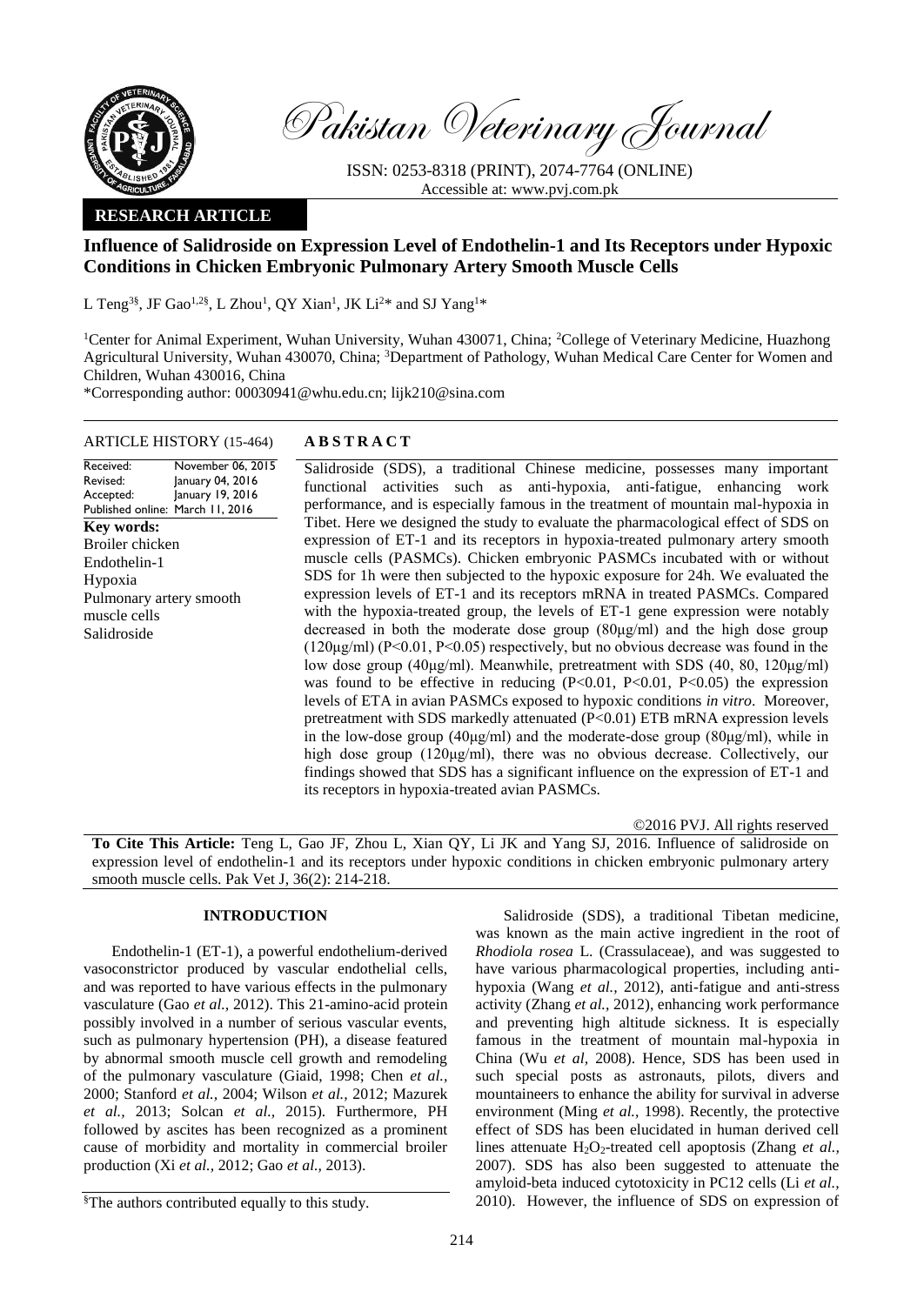ET-1 and its receptors in chicken embryonic pulmonary artery smooth muscle cells (PASMCs) subjected to hypoxic conditions is still unclear. Here we designed the study to evaluate the pharmacological effect of SDS on expression of ET-1 and its receptors in hypoxia-treated PASMCs.

#### **MATERIALS AND METHODS**

**Materials:** SDS was obtained from Yuanye Technology Co. Ltd., Shanghai, China. All chemical reagents used in this study were of analytical grade.

**Primary chicken embryonic PASMCs culture:**  Isolation and culture of avian PASMCs were done by a modification of the method of Li (Li *et al.,* 2009). All experimental procedures complied with the Guide for the Care and Use of Laboratory Animals and were approved by the Institutional Animal Care and Use Committee of Huazhong Agricultural University. Briefly, twenty 18 day-old embryonated broiler eggs were procured and perfused with PBS through the right ventricle. After flushing out the blood from the [pulmonary circulation,](javascript:showjdsw() the pulmonary artery was removed and washed in a petri dish with ice-cold PBS containing 100U/ml penicillin and 100μg/ml streptomycin. After stripping off the adventitia membrane, the pulmonary vascular intima was longitudinally cut and the endangium was scrapped with a blade to remove the endothelial cells. All pulmonary artery tissues were collected, minced finely and then resuspended in M199 containing 20% FBS and 1% antibiotic/antimycotic for 2min. The tissue suspension was centrifuged at 500g for 4min and the supernatant was discarded. The pulmonary tissue was aspirated into  $25 \text{cm}^2$ tissue culture flasks using a sterile glass Pasteur pipette and then placed in a  $CO<sub>2</sub>$  incubator for 3h. M199 complete culture medium (containing 15% FBS, 90U/ml heparin and 1% antibiotic/antimycotic) was added to infiltrate the pulmonary tissue and transferred into a 5% CO<sub>2</sub> incubator for further expansion. On adding M199 complete culture medium after 24h, the tissue pellets were subsequently removed at 72h.

*In vitro* **hypoxia procedure:** *In vitro* hypoxia model was achieved following an earlier procedure (Li *et al.,* 2013). The isolated PASMCs were grown to confluence and then were cultured in DMEM containing 10% FBS, 300μg/ml G418, 1% glutamine and 1% non-essential amino acids at  $37^{\circ}$ C with 5% CO<sub>2</sub>. Fourteen hours before SDS incubated, the original culture media was replaced with FBS-free DMEM media. Before hypoxia challenge, avian PASMCs were treated with various doses (40, 80, 120μg/ml) of SDS for 1h then cultured in a  $37^{\circ}$ C chamber containing 1%  $O_2$  and 5%  $CO_2$  for another 24h. PASMCs cultured under normoxic conditions as a control.

**PASMCs viability determination:** Avian PASMCs viability was measured by MTT assay and the results are presented in Fig. 1.

**RNA Isolation and cDNA Synthesis:** Total RNA from the harvested avian PASMCs was isolated according to the acid phenol-chloroform procedure, and then that was reversed into cDNA using PrimeScript RT reagent Kit.

**Quantitative real-time-PCR (qRT-PCR) to evaluate the gene expression of ET-1, ETA and ETB in PASMCs:** qRT-PCR was conducted in quadruplex using the ABI StepOnePlusTM Real-Time PCR System (Applied Biosystems, Foster City, CA). Primer sequences were as follows: GAPDH, sense, 5'- CCTTCATTGACC TTCACTACATGGTCTA-3', and antisense, 5'- TGGAA GATGGTGATGGCCTTTCCATTG-3'; ET-1, sense, 5'- GGACGAGGAGTGCGTGTATT-3', and antisense, 5'- GCTCCAGCA AGCATCTCTG-3'; ETA, sense, 5'- GTGGCCTTTTGGAGATTCTG-3', and antisense, 5'- GATTCCGATTCCCTGAACAC-3'; ETB, sense, 5'- CATCATCGACATCCCCATCA-3', and antisense, 5'- CACTAATTTACACATTTCGACACCAA - 3'.

**Statistical analysis:** All statistical analyzes were performed using SPSS 14.0 for Windows software (SPSS, Chicago, IL, USA). Quantitative variables are expressed as mean±SD. Differences in real-time PCR FC were determined using a Student's t test. P<0.05 was considered statistically significant.

#### **RESULTS**

**SDS against hypoxia-induced cell damage:** PASMCs viability data was presented in Fig. 1 employing the MTT method. Hypoxia for 24h resulted in markedly reduced in PASMCs survival. Compared to the normoxic group, only 48% viable PASMCs were observed. As illustrated in Fig. 1, SDS (40, 80, 120μg/ml) prevented avian PASMCs from hypoxia-induced loss, increasing cells survival to 56 $\pm$ 2.73, 65 $\pm$ 2.91 and 72 $\pm$ 3.89, respectively. Furthermore, the beneficial influence of SDS was also be verified by the cellular image analysis (Fig. 2). After hypoxia treatment, avian PASMCs became oval and round in morphology and SDS pretreatment can be effective against these adverse effects.

**SDS Decreases ET-1 Expression in hypoxia-induced PASMCs:** The up-regulation of expression of ET-1 in chicken embryonic PASMCs *in vitro* was evaluated by treating under hypoxic conditions for 24h. qRT-PCR analysis showed 1.3-fold increased expression of ET-1 mRNA as compared with the normal group (Fig. 3). To ascertain the effect of SDS on ET-1 mRNA expression, SDS was applied onto hypoxia-induced PASMCs for 24h. As shown in Fig. 3, compared with the hypoxia-treated group, among the various concentrations of SDS pretreatment, the levels of ET-1 gene expression were significantly decreased (P<0.01, P<0.05, respectively) in both the moderate dose group (80μg/ml) and the high dose group (120μg/ml), but no obvious decrease was found in the low dose group (40μg/ml). The expression of ET-1 in PMVECs grown in SDS supplemental medium (80, 120 $\mu$ g/ml) for 24h was reduced to about 76 and 21%, respectively, as compared to only hypoxia-treated PASMCs. The largest effect was attributed to the group treated with 80μg/ml of SDS. These results strongly suggested that hypoxia could increase ET-1 expression and SDS preincubation significantly reduced hypoxiainduced excessively expression of ET-1 mRNA level in chicken embryonic PASMCs.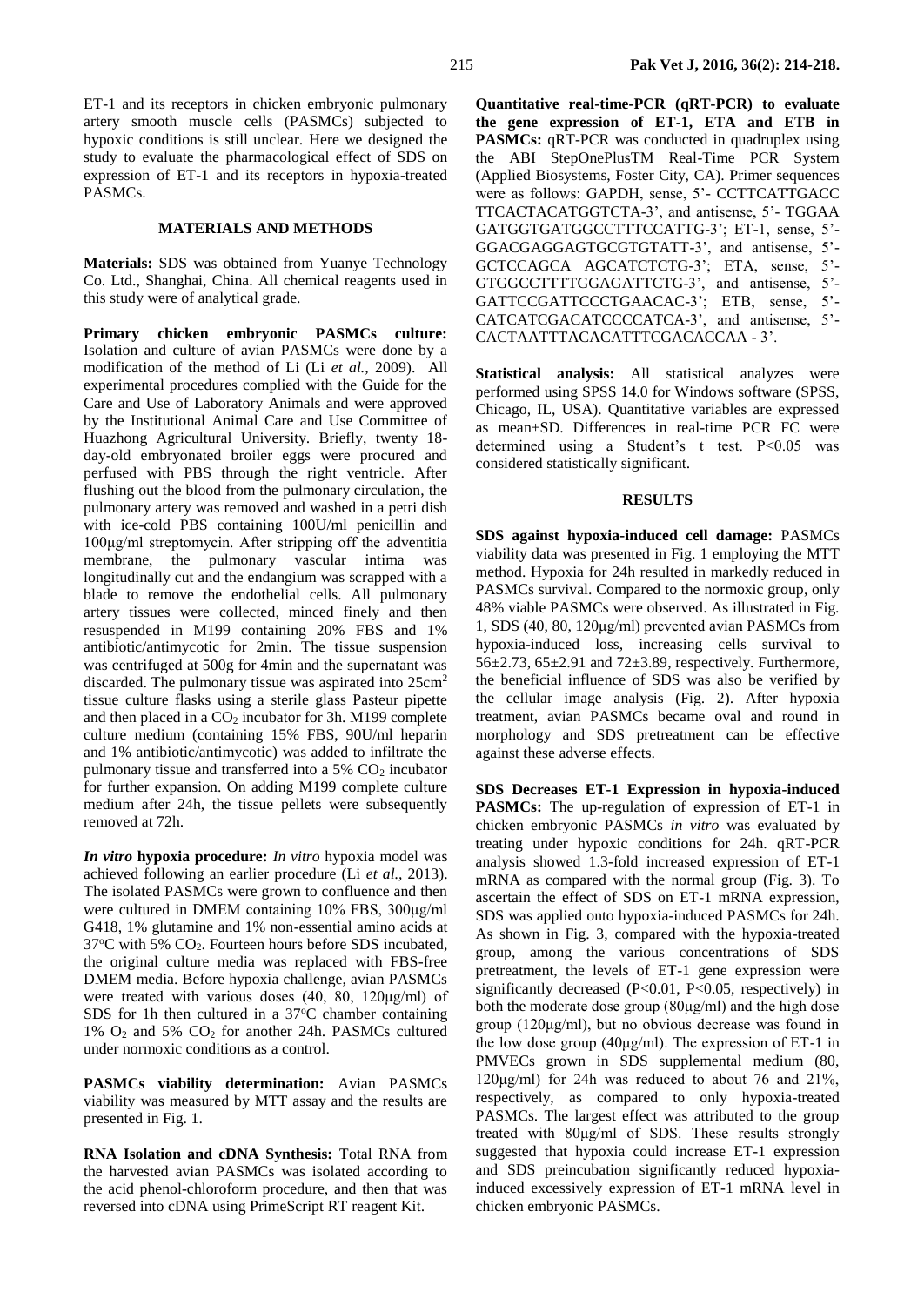

**Fig. 1:** Influence of SDS on hypoxia-treated cell survival in avian PASMCs. All data are showed as mean ± SD of eight wells in at least three independent experiments. # P<0.05, ## P<0.01 versus normal group; \*P<0.05, \*\*P<0.01 versus hypoxia-treated group



**Fig. 2:** Influence of SDS on hypoxia-treated shape changes in avian PASMCs (×200). A: Normal PASMCs; B: hypoxia PASMCs; C: hypoxia+40μg/ml SDS PASMCs; D: hypoxia+80μg/ml SDS PASMCs; E: hypoxia+120μg/ml SDS PASMCs.

**SDS Decreases ETA Expression in hypoxia-induced PASMCs:** We next investigated the influence of SDS pretreatment on the expression level of ETA mRNA in chicken embryonic PASMCs. As shown in Fig. 4, compared with the hypoxia-treated group, the levels of ETA gene expression were noticeable reduced (P<0.01, P<0.01, P<0.05, respectively) in all the SDS pretreatment group, after the PASMCs being treated with different SDS doses (40, 80, 120μg/ml), and the greatest effect was

observed in the group treated with 40μg/ml of SDS. The expression of ETA in PASMCs grown in SDS supplemental medium (40, 80, 120μg/ml) for 24h were reduced to about 91, 89 and 32%, respectively, as compared to only hypoxia-treated PASMCs. Our findings suggested that SDS pretreatment could markedly reduce ETA gene expression in hypoxia-treated PASMCs.

**SDS Decreases ETB Expression in hypoxia-induced PASMCs:** We further tested the influence of SDS on the expression of ETB mRNA in chicken embryonic PASMCs exposed to hypoxic condition. As shown in Fig. 5, compared with the hypoxia-treated group, the levels of ETB mRNA expression were significantly decreased (P<0.01, P<0.01, respectively) in both the low-dose group (40 $\mu$ g/ml) and the moderate-dose group (80 $\mu$ g/ml), but there was no significantly decrease in the high dose group (120μg/ml). The expression of ETB in PASMCs grown in SDS supplemental medium (40, 80μg/ml) for 24h were reduced to about 46 and 52%, respectively, as compared to only hypoxia-treated PASMCs. These findings demonstrated that SDS pretreatment also has an influence on the expression of ETB in hypoxia-induced PASMCs.

#### **DISCUSSION**

PH, a disease of the small pulmonary arteries, is a severe condition featured by abnormal smooth muscle cell growth and remodeling of the pulmonary vasculature (Humbert *et al.,* 2004). Although the pathogenesis is poorly understood, hypoxia is regarded as one of the key factors causing changes in pulmonary vessels. Under chronic hypoxic pulmonary circulation, smooth muscle cell proliferate and undergo hypertrophy making an important contribution to the vascular remodeling (Song *et al.,* 2013).

ET-1 is a powerful endothelium-derived vasoconstrictor and exerts a mitogenic effect on smooth muscle cells. Apart from proliferation, ET-1 has also been reported to cause inhibition of apoptosis in pulmonary arterial smooth muscles of rat (Jankov *et al.,* 2006). Findings from our previous studies have shown that a strong positive correlation between the elevated expression of ET-1 and the PH incidence in the broiler chickens exposed to high altitude hypoxia (Gao *et al.,*  2013). Several early reports have also suggested the upregulation of ET-1 in the lungs of PH sufferer (Giaid *et al.,* 1993; Yamakami *et al.,* 1997), which can be downregulated by using some ET antagonists attenuating the progress of PH in humans and animal models (Eddahibi *et al.,* 1995; Okada *et al.,* 1995). In present study, our observations further confirmed the idea that hypoxia for 24h significantly increased expression of ET-1 and its receptors mRNA as compared to the control group in avian PASMCs. We hypothesized that hypoxic exposure increases the ET production of PASMCs in broiler chickens and, as a result, causing PH and pulmonary vascular remodeling. Our present results are in agreement with those of Langleben *et al.* (1991) and Aguirre *et al.*  (2000) who also suggested the increased ET-1 expression in response to the hypoxia in PASMCs and increased lung and circulating ET-1 levels during hypoxia resulting into pulmonary vascular remodeling.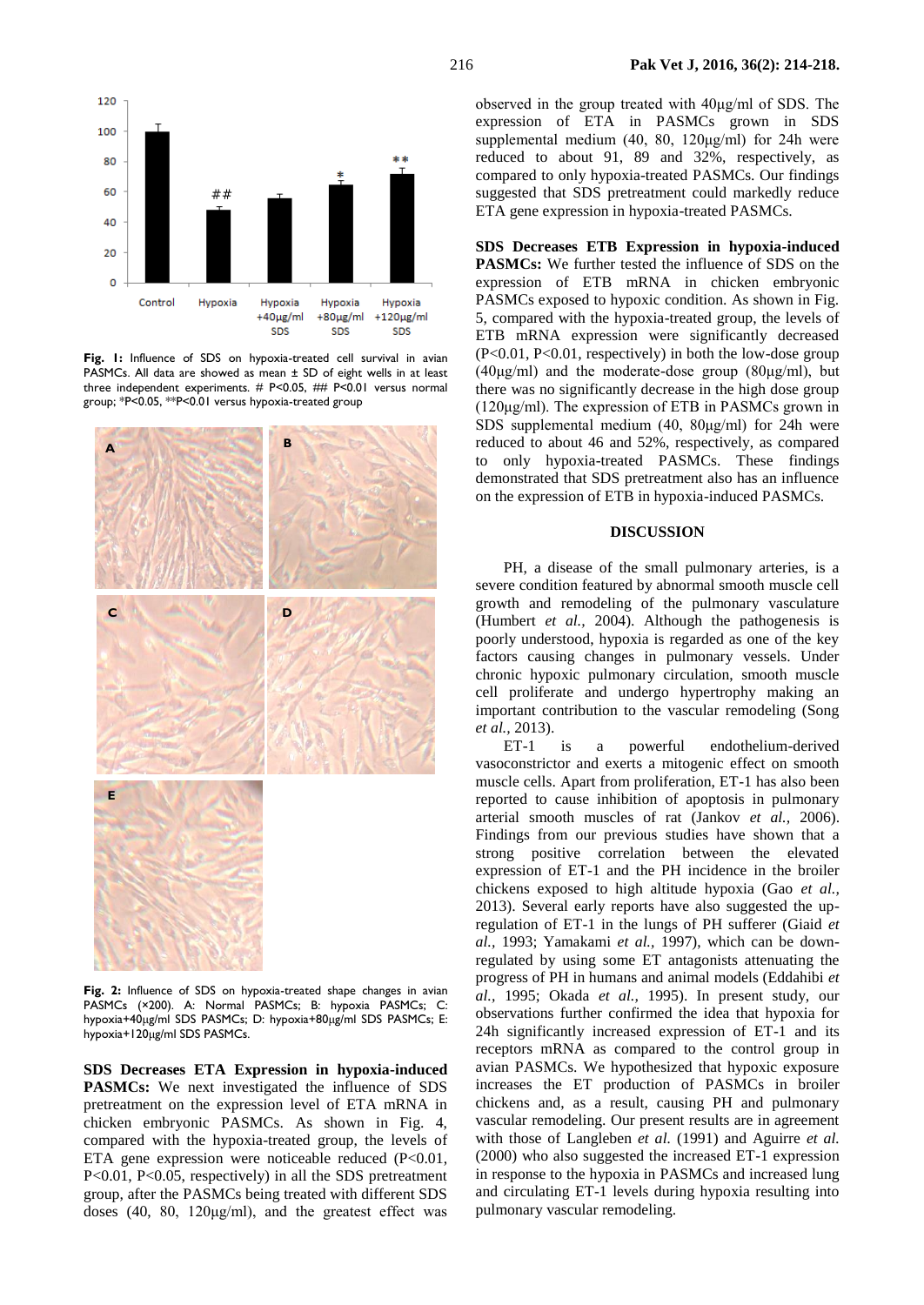

**Fig. 3:** qRT-PCR analysis demonstrating effects of different concentrations of SDS (40-1 20μg/ml) on ET-1 mRNA expression in avian PASMCs.



**Fig. 4:** qRT-PCR analysis demonstrating effects of different concentrations of SDS (40-120μg/ml) on ETA mRNA expression in avian PASMCs.



**Fig. 5:** qRT-PCR analysis demonstrating effects of different concentrations of SDS (40-120μg/ml) on ETB mRNA expression in avian PASMCs.

SDS, a major active ingredient occurring naturally in *Rhodiola rosea* L., has been widely employed for the treatment of fatigue, stress and mountain mal-hypoxia in Tibetan (Qian *et al.,* 2011). Here we designed the study to evaluate the pharmacological effect of SDS on expression

of ET-1 and its receptors in hypoxia-treated PASMCs. Compared with the hypoxia-treated group, our data showed that among the various concentrations of SDS pretreatment, the levels of ET-1 gene expression were significantly decreased in both moderate and high dosage groups and no obvious decrease was observed in low doses, and these effects were found to be concentration dependent. At the same time, pretreatment with SDS at various concentrations was found to be effective in reducing the expression levels of ETA and ETB in PASMCs exposed to hypoxic conditions *in vitro*. These findings suggested that SDS can effectively attenuate hypoxia-induced lung injury by inhibiting ET-1 mRNA expression in response to hypoxia in avian PASMCs. One of the possible protective mechanisms of SDS might be due to its direct inhibition of ET produced by hypoxia, since SDS could attenuate hypoxia-induced up-regulation of BACE1 expression in SH-SY5Y cells (Li *et al.,* 2010). Similar findings have also been reported that SDS can promote angiogenesis by up regulating the expression of HIF-1α (Zhang *et al.,* 2009). Furthermore, in functional studies of Rhodiola extract, Liu *et al.* (2015) had elaborated that SDS can rescued mice from experimental sepsis via anti-inflammatory and anti-apoptosis effects.

**Conclusions:** The data obtained from the current study suggest that SDS can protect PASMCs against hypoxiainduced lung injury via regulating expression levels of ET in broiler chickens. The beneficial influence of SDS could be attributed to reduce expression levels of ET-1 and its receptors genes. These observations suggest another potential application value of SDS in the prevention and treatment of lung injury and ascites in broiler chicken production.

**Acknowledgments:** The research presented in this paper was supported by the Natural Science Foundation of Hubei Province (No: 2015CFB164, 2015CFA075), the China Postdoctoral Science Foundation (No: 2015M572199, 2013M531745), the National Natural Science Foundation of China (No. 30972222, 81301428) and the Fundamental Research Funds for the Central Universities (2042015kf0017, 2042015kf0188).

**Author's contribution:** JL, LT and SY conceived and designed the experiments, analyzed the data and wrote the manuscript. JG and LT performed the experiments. LZ and QX contributed reagents/materials/analysis tools. All authors approved the manuscript and participated in revision work.

#### **REFERENCES**

- Aguirre JI, Morrell NW, Long L, Clift P, Upton PD *et al.*, 2000. [Vascular](http://www.ncbi.nlm.nih.gov/pubmed/10781429)  [remodeling and ET-1 expression in rat strains with different](http://www.ncbi.nlm.nih.gov/pubmed/10781429)  [responses to chronic hypoxia.](http://www.ncbi.nlm.nih.gov/pubmed/10781429) Am J Physiol-Lung C, 278: L981- L987.
- Chen YF and Oparil S, 2000. Endothelin and pulmonary hypertension. J Cardiovasc Pharm, 35: S49-S53.
- Eddahibi S, Raffestin B, Clozel M, Levame M and Adnot S, 1995. Protection from pulmonary hypertension with an orally active endothelin receptor antagonist in hypoxic rats. Am J Physiol, 268: H828-H835.
- Gao JF, Zhang D, Zhang KR, Liu MY, Han ZQ *et al.*, 2012. Effects of selenium supplementation on expression of endothelin-1 and its